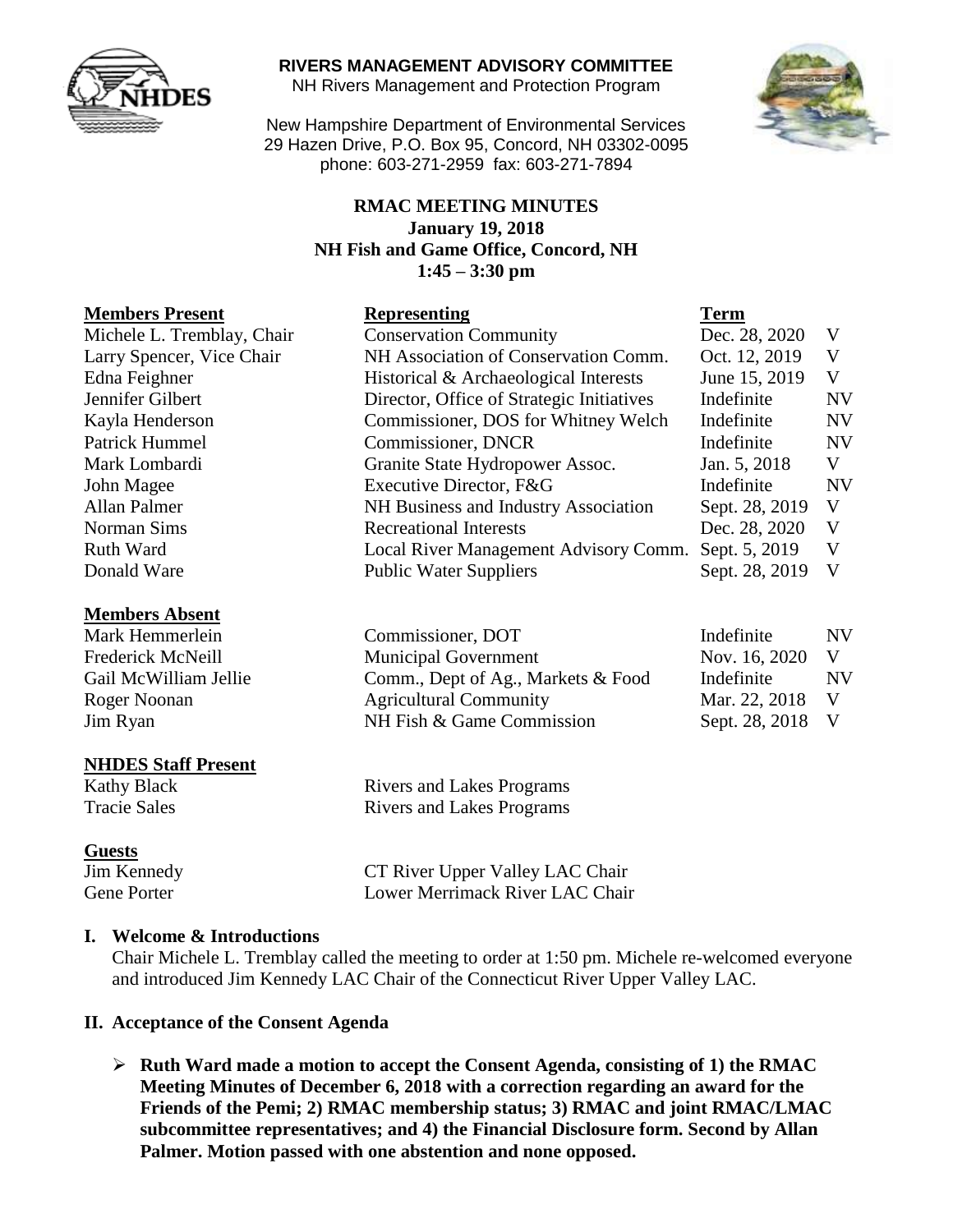#### **III.RMPP Legislation and Internal Policy**

#### 1) 2018 Legislative Review

Larry Spencer thanked the Policy and Legislation Subcommittee for their work. He reported that the subcommittee recommended that the RMAC support with amendment HB1797 and SB368; oppose HB1104, HB1310, SB454, and SB529; track SB444; and delete SB410 and SB471. Positions on other bills remained unchanged. The RMAC discussed the proposed positions of the bills and Norman Sims suggested opposing SB410 related to registration fees for canoes/kayaks as the money collected does not benefit canoe/kayakers. The RMAC decided to track this bill.

### *Larry Spencer made a motion to accept the Policy and Legislation Subcommittee's recommendations on 2018 Legislation with the noted change for SB410 to track, second by Ruth Ward. Motion passed unanimously.*

The RMAC discussed changing the position voted on December 6, 2017 for HB1233 to support the bill based on the anticipated amendment language, and decided to maintain the position as oppose until the amendment language was available.

2) Policy and Legislation Subcommittee Procedure Update

Michele presented the proposed changes to the Policy and Legislation Procedure document including eliminating unintentional voting via email, removing the reference to Legislative Service Requests (LSR), and adding the requirement that the Vice Chair of the RMAC also chair the Policy and Legislation Subcommittee. Fred McNeill, who was not in attendance, submitted comments on the standing positions and in opposition to requiring the Vice Chair of the RMAC to be the Chair of the Policy and Legislation Subcommittee. The RMAC discussed Fred's preference that the Subcommittee Chair not be either the RMAC Chair or Vice Chair. The group also discussed the removal of the reference to LSRs when describing the possible legislative positions.

- *Larry Spencer made a motion to accept the proposed updates to the Policy and Legislation Policy and Procedures document but retain the reference to LSRs in the RMAC Positions section, second by Mark Lombardi. Motion passed unanimously.*
- *Allan Palmer made a motion to add to the Policy and Legislation Subcommittee Procedure that the RMAC Chair and Chair of the RMAC Policy and Legislation Subcommittee must both agree that the bill fulfills the intent outlined in the approved Standing RMAC Legislative Positions for action to be taken without a vote of the full committee, second by Larry Spencer. Motion passed unanimously.*
- 3) Standing RMAC Legislative Positions

Larry described the proposed Standing RMAC Legislative Positions and recommended removing RMAC Vice Chair from the enabling policy statement. Allan and Mark discussed replacing the word 'raiding' with 'reallocation' for the opposition position related to dedicated funds. They also recommended removing the support position of "Legislation increasing the size of wetland buffers" and the oppose position of "Repeal of shoreland permitting fees, or allowing shoreland permitting fees to sunset" from the document.

 *Larry Spencer made a motion to accept the Standing RMAC Legislative Positions with the revisions noted by the RMAC, second by Ruth Ward. Motion passed unanimously.*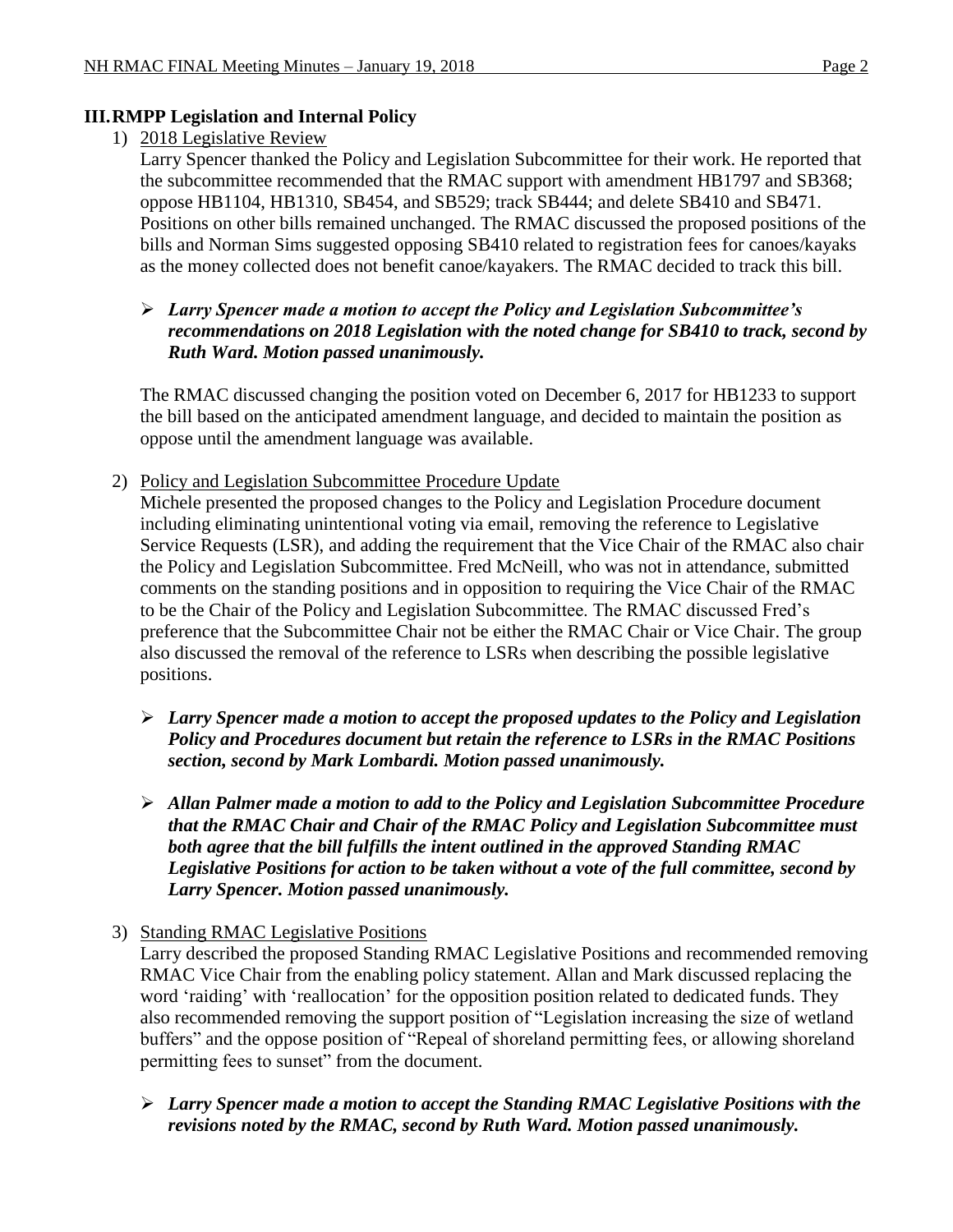## 4) RMAC Election Policy

Michele presented the proposed amendments to the RMAC Election Policy which included adding a new section Duties which added the duty of the Vice Chair of the RMAC act as the Chair of RMAC Policy and Legislation Subcommittee and revised the Resignations section to address the issue of the Vice Chair resigning from the RMAC.

### *Larry Spencer made a motion to accept the proposed changes to the RMAC Election Policy document, second by Ruth Ward. Motion passed unanimously.*

# **IV.RMPP Program Outreach**

1) RMPP  $30^{th}$  Anniversary

Michele thanked Larry Spencer for creating the proposed RMPP 30<sup>th</sup> Anniversary Celebration Ideas and John Magee for his additions. She reminded the group to mark their calendars for the Wild & Scenic Film Festival on Friday, March 30, 2018 (Idea #2) and explained that NHDES has a Twitter account and could tweet about river related events and RMPP program information (Idea #7). The RMAC discussed the ideas and requested that the small group focus on ideas 2, 4, 5, and 7 and report on progress related to these ideas at the next meeting.

2) RMPP Presentations to Legislative Committees

The RMPP Biennial Report was presented to the Senate Energy and Natural Resources Committee during the public hearing for the Warner River Designation bill. Michele will schedule a time for the RMPP Presentation to the House Resources, Recreation and Development Committee.

# **V. RMAC Representation on Other Committees and Member Comments**

### 1) WQSAC

Due to time constraints this topic was not covered during the meeting.

2) River Restoration Task Force

The River Restoration Task Force meeting scheduled for mid-January was postponed, so no update was necessary.

## 3) Other Member Updates

Jennifer Gilbert shared information about the winter issue of the Flood Lines newsletter including a link to a new fact sheet on ice jams. RMAC members requested that they be added to Jennifer's distribution list for the newsletter.

Michele asked the committee to confirm the vote on the surplus land disposal on Mascoma Lake in Enfield made during the joint RMAC/LMAC meeting:

 *Michele L. Tremblay repeated the motion made by Larry Spencer during the Joint Meeting to approve the fee simple transfer of the property on Mascoma Lake in Enfield from DOT to the Town of Enfield with the condition that the deed reflect that this property is open to the general public, and not restricted to town residents only, second by Don Ware. Motion passed unanimously.*

# **VI.Other Business and Action Item Review**

1) Other Business

Michele discussed the idea that the next RMAC meeting include a tour of the Suncook River evulsion site and shoreline stabilization project.